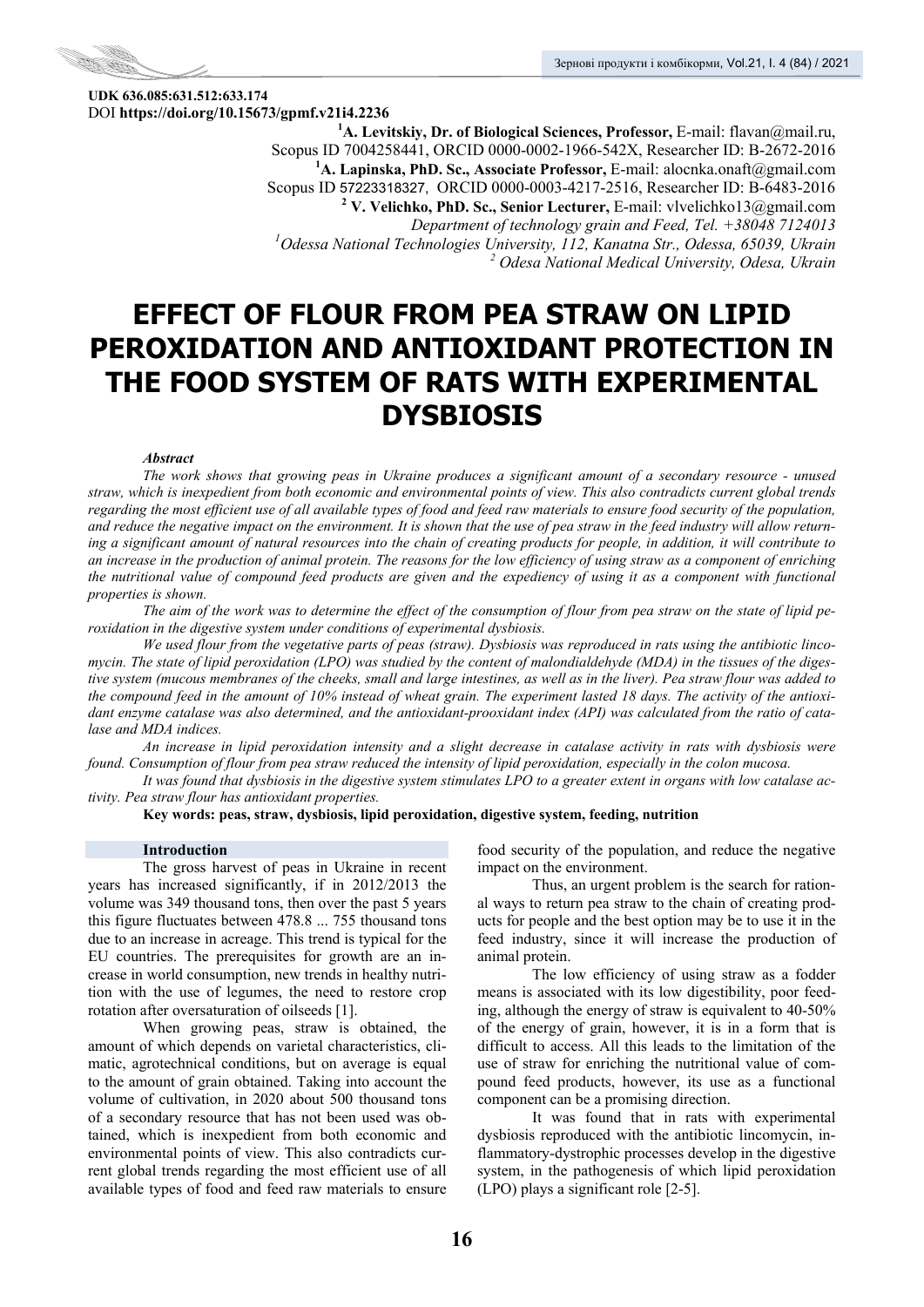To counteract lipid peroxidation in the body, there is an antioxidant system (AOS), one of the components of which is the enzyme catalase, which is capable of breaking down hydrogen peroxide  $(H_2O_2)$  [6].

In our previous work, it was shown that flour from pea straw has a high antidisbiotic activity, that is, a prebiotic [7].

**The aim of this work** was to determine the effect of flour from pea straw on LPO and the antioxidant effect in the tissues of the digestive system of rats with experimental dysbiosis.

# **Materials and methods of research**

Pea straw flour was obtained from the vegetative parts of peas, which were crushed on a laboratory knife grinder and sieved through a sieve with a hole size of 0.8 mm. Experimental dysbiosis was reproduced in white Wistar rats (males 2–2.5 months old, live weight  $193 \pm 13$  g) by administering the antibiotic lincomycin with drinking water at a dose of 70 mg / kg daily for the first 5 days [8]. The rats were divided into 3 levels of the group (5 animals each): the 1st group (control) received a standard diet [5], the 2nd and 3rd groups received lincomycin, the diet of the 2nd group was standard, and in 3 th group 10% of wheat grain was replaced by flour from pea straw.

Euthanasia of animals was carried out on the 18th day of the experiment under thiopentane anesthesia (20 mg/kg) and the mucous membranes of the oral cavity (MOC) (cheek), small intestine and large intestine, as well as the liver were isolated. Intestinal mucous membranes were isolated after preliminary washing from the chyme with cold 0.9% NaCl solution. In tissue homogenates, the content of malondialdehyde (MDA) was determined [9], the activity of catalase [8], and the antioxidant-prooxidant index (API) was calculated from the ratio of catalase activity and MDA content [8].

The experimental results were subjected to standard statistical processing [10].

#### **Results and discussion.**

Table 1 shows the results of determining the content of the end product of lipid peroxidation malondialdehyde (MDA).

It can be seen from these data that the highest content of MDA is observed in the OM and in the liver of rats. In rats treated with lincomycin (group 2), the MDA content significantly increased in the MOC by 61.1%, in the small intestine by 202 %, in the large intestine by 224.2% and in the liver by 68.6 %. The data obtained indicate that the greatest activation of LPO in dysbiosis occurs in the mucous membrane of the large intestine. In our previous work [4], it was shown that the greatest increase in inflammatory processes under conditions of dysbiosis is observed precisely in the large intestine. In rats that received flour from pea straw against the background of dysbiosis (group 3), the MDA content was significantly lower than in rats with dysbiosis that received a standard diet (group 2). In particular, the MDA content decreased: in the OM by 34 %, in the small intestine by 16%, in the large intestine by 56 %, in the liver by 15 %, however, complete normalization of LPO to the level of intact animals (group 1) occurs only in the OM.

*Table 1. Influence of flour from pea straw on the content MDA (mmol/kg) in the digestive system of rats with experimental dysbiosis* 

| Bioobject                      | Groups of laboratory animals |                  |                  |  |
|--------------------------------|------------------------------|------------------|------------------|--|
|                                |                              | $\mathfrak{D}$   | $3$ (dysbiosis + |  |
|                                | (control)                    | (dysbiosis)      | flour from pea   |  |
|                                |                              |                  | straw)           |  |
| Oral                           | $23.3 \pm 2.0$               | $38.7 \pm 2.8$   | $25.6 \pm 3.4$   |  |
| mucosa                         |                              | P < 0.01         | P>0.3            |  |
|                                |                              |                  | $P1 \le 0.05$    |  |
| Small                          | $3.88\pm0.48$                | $7.74 \pm 0.32$  | $6.51 \pm 0.55$  |  |
| intestine                      |                              | P < 0.01         | P < 0.05         |  |
|                                |                              |                  | $P1 \le 0.05$    |  |
| Colon                          | $2.31 \pm 0.16$              | $7.49 \pm 0.59$  | $3.27 \pm 0.35$  |  |
|                                |                              | P < 0.01         | P < 0.05         |  |
|                                |                              |                  | P1 < 0.01        |  |
| Liver                          | 19.49±1.35                   | $32.87 \pm 1.71$ | $28.05 \pm 1.67$ |  |
|                                |                              | P < 0.01         | $P \le 0.05$     |  |
|                                |                              |                  | P1 > 0.05        |  |
| Note $P$ - compared to group 1 |                              |                  |                  |  |

P1 - compared with group 2

Table 2 shows the results of determining the activity of the enzyme catalase.

*Table 2 - Effect of flour from pea straw on catalase activity, (μat / kg) in the digestive system of rats with experimental dysbiosis* 

| Bioobject          | Groups of laboratory animals |                              |                                              |
|--------------------|------------------------------|------------------------------|----------------------------------------------|
|                    | (control)                    | $\mathcal{L}$<br>(dysbiosis) | $3$ (dysbiosis +<br>flour from pea<br>straw) |
| Oral<br>mucosa     | $8.78 \pm 0.39$              | $7.18 \pm 0.39$<br>P < 0.05  | $7.57 \pm 0.33$<br>P < 0.05<br>P1 > 0.35     |
| Small<br>intestine | $4.05 \pm 0.05$              | $3.31 \pm 0.07$<br>P < 0.05  | $3.66\pm0.19$<br>P < 0.05<br>$P1 \le 0.05$   |
| Colon              | $2.18 \pm 0.16$              | $1.10 \pm 2.03$<br>P < 0.01  | $1.58 \pm 0.17$<br>P < 0.05<br>$P1 \le 0.05$ |
| Liver              | $5.74 \pm 0.13$              | $5.55 \pm 0.13$<br>P > 0.3   | $5.68 \pm 0.14$<br>P > 0.5<br>P1 > 0.3       |

Note P - compared to group 1

P1 - compared with group 2

From the results obtained, it can be seen that the highest activity of catalase is observed in the OSS, and the lowest in the mucous membrane of the colon. With dysbiosis, catalase activity in the colon decreases by 49%, in the OAS and small intestine by 28 %, and practically unchanged in the liver.

Consumption of flour from pea straw does not significantly affect the activity of catalase in the OAS and in the liver, but significantly increases it in the intestine. An increase in the level of catalase in the mucous membrane of the colon by 43.6 %, in the small intestine by 10.6 %, in the OAS and in the liver by 5.43 and 2.3 %, respectively. Normalization of catalase levels is not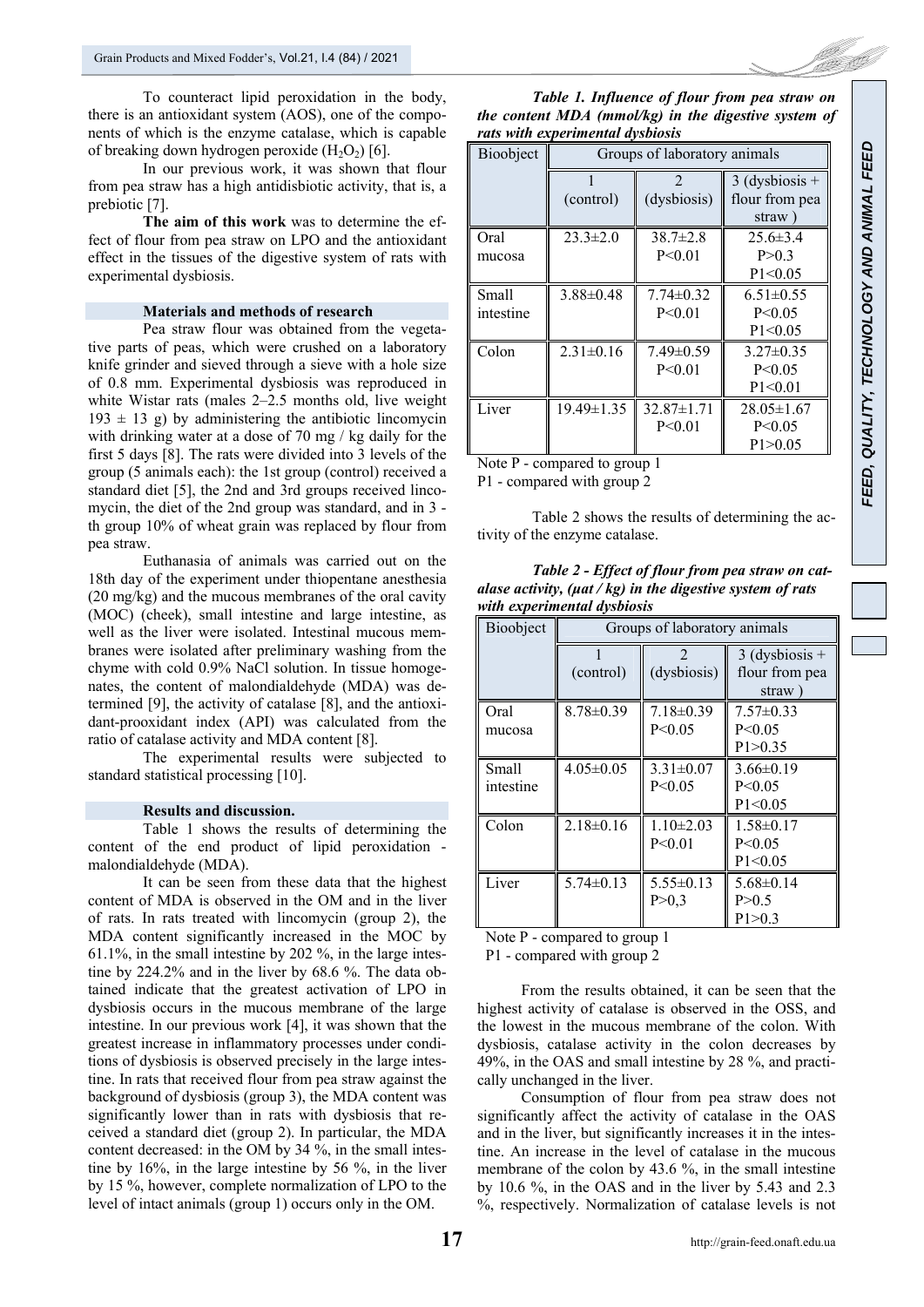

observed in all tissues. The liver did not respond to the consumption of pea straw flour.

Table 3 shows the results of determining the API index, which is an indicator of the balance of the antioxidant and prooxidant systems of the body [8].

# *Table 3 - The effect of pea straw flour on the API index in the digestive system of rats with experimental dysbiosis*

| Bioobject | Groups of laboratory animals |                 |                  |
|-----------|------------------------------|-----------------|------------------|
|           | 1 (control)                  | $2$ (dysbio-    | $3$ (dysbiosis + |
|           |                              | sis)            | flour from pea   |
|           |                              |                 | straw)           |
| Oral mu-  | $3.77 \pm 0.31$              | $1.85 \pm 0.22$ | $2.96\pm0.30$    |
| cosa      |                              | P < 0.01        | P > 0.05         |
|           |                              |                 | P1 < 0.05        |
| Small     | $10.52 \pm 0.17$             | $4.28 \pm 0.49$ | $5.62 \pm 0.93$  |
| intestine |                              | P < 0.001       | P < 0.05         |
|           |                              |                 | P1>0.05          |
| Colon     | $9.35 \pm 0.91$              | $1.47\pm0.20$   | $4.83 \pm 0.47$  |
|           |                              | P < 0.001       | P < 0.05         |
|           |                              |                 | P1 < 0.01        |
| Liver     | $2.95 \pm 0.21$              | $1.69 \pm 0.19$ | $2.02 \pm 0.2$   |
|           |                              | P < 0.05        | P < 0.05         |
|           |                              |                 | P1>0.05          |

Note P - compared to group 1 P1 - compared with group 2

It can be seen that the highest level of API is observed in the mucous membranes and the lowest in the liver. With dysbiosis, the API index significantly decreases in all tissues of the digestive system: in the OAS by 5 %, in the small intestine by 59 %, in the large intestine by 84 %, in the liver by 43 %.

Consumption of flour from pea straw increases the level of the API index: in the OSS by 60 %, in the small intestine by 31 %, in the large intestine by 229 %, in the liver by 20 %, however, this indicator normalizes only in the OAS.

The data obtained indicate that according to this indicator, the mucous membrane of the large intestine was the most sensitive to the action of flour from pea straw.

At the same time, the only biological object in which lipid peroxidation is normalized is SOPR, possibly by the level of the highest catalase activity.

A significant increase in LPO under conditions of dysbiosis in the intestinal mucosa (2-3 times) is possibly also explained by the low level of catalase activity in these tissues: 2-4 times less than in the OAS.

# **Conclusions**

Based on the work done, the following **conclusions** can be drawn.

1. In case of dysbiosis in the digestive system, there is an activation of lipid peroxidation (LPO), which is most pronounced in the mucous membrane of the large intestine.

2. The intensity of LPO is to a certain extent inversely related to the activity of catalase.

3. Consumption of flour from pea straw reduces the level of lipid peroxidation, and to a greater extent in the mucous membrane of the large intestine.

# **REFERENCES**

- *1. Ot limskoy fasoli do golubinogo goroha: OON zapuskaet Mezhdunarodnyiy god zernobobovyih. Elektronniy resurs. – Rezhim dostupu http://www.fao.org/news/story/ru/item/343653/icode/*
- *2. Levitsky A. P. The experimental prophylaxis of the peroxide periodontitis by antidysbiotic means / A. P. Levitsky, O. A. Makarenko, I. A. Selivanskaуa [et al.] // Journal of Education, Health and Sport. 2017. – v. 7, № 2. – P. 682-693.*
- *3. Markov A.V. Influence of oral fatty applications on biochemical indicators of inflammation and dysbiosis in the tissues of the rat mouth. Markov A.V., Labush Iu.Z., Khodakov I.V., Levitsky A.P., Varava G.N. – Journal of Education, Health and Sport. – 2018. – № 8(10). –Р. 392-404.*
- *4. Levitsky A. P. Influence of high-fat nutrition with different fat-acid composition of fats on lipid peroxidation processes in rat's organs and tissues / Levitsky A. P., Egorov B. V., Gozhenko A. I., Badiuk N.S., Selivanskaya I. A., Lapinskaya A. P. // PharmacologyOnLine; Archives - 2021 - vol.1 - P. 37- 46.*
- 5. Levic'kij A.P. Normalizaciya fitopreparatom «Kvertulin» obminu essencial'nih zhirnih kislot fosfolipidiv pechinki shchuriv, yaki otrimuvali pal'movu oliyu na tli disbiozu / Levic'kij A.P., Markov A.V., Pupin T.I., *Zubachik V.M. // Fіtoterapіya. Chasopis. – 2021. –№2. – S. 35-39.*
- *6. Men'shikova E. B., Lankin V. Z., Zenkov N. K. i dr. Okislitel'nyj stress. Prooksidanty i antioksidanty. M. : Slovo, 2006. 553 s.*
- *7. Levickij A. P. Metody eksperimental'noj stomatologii: uchebno-metodicheskoe posobie / A. P. Levickij, O. A. Makarenko, S. A. Dem'yanenko. – Simferopol': Tarpan, 2018. – 78 s.*
- *8. Stal'naya I. D. Metod opredeleniya malonovogo dial'degida s pomoshch'yu tiobarbiturovoj kisloty // Sovremennye metody v biohimii. – M., 1977. – S. 66–68.*
- *9. Truhacheva N. V. Matematicheskaya statistika v mediko-biologicheskih issledovaniyah s primeneniem paketa Statistica. – M.: GEOTAR-Media, 2012. – 384 s.*

 $\frac{1}{1-\alpha} \frac{1}{1-\alpha} \frac{1}{1-\alpha} \frac{1}{1-\alpha} \frac{1}{1-\alpha} \frac{1}{1-\alpha} \frac{1}{1-\alpha} \frac{1}{1-\alpha} \frac{1}{1-\alpha} \frac{1}{1-\alpha} \frac{1}{1-\alpha} \frac{1}{1-\alpha} \frac{1}{1-\alpha} \frac{1}{1-\alpha} \frac{1}{1-\alpha} \frac{1}{1-\alpha} \frac{1}{1-\alpha} \frac{1}{1-\alpha} \frac{1}{1-\alpha} \frac{1}{1-\alpha} \frac{1}{1-\alpha} \frac{1}{1-\alpha} \frac{1}{1-\alpha} \frac{1}{1-\alpha} \frac{1$